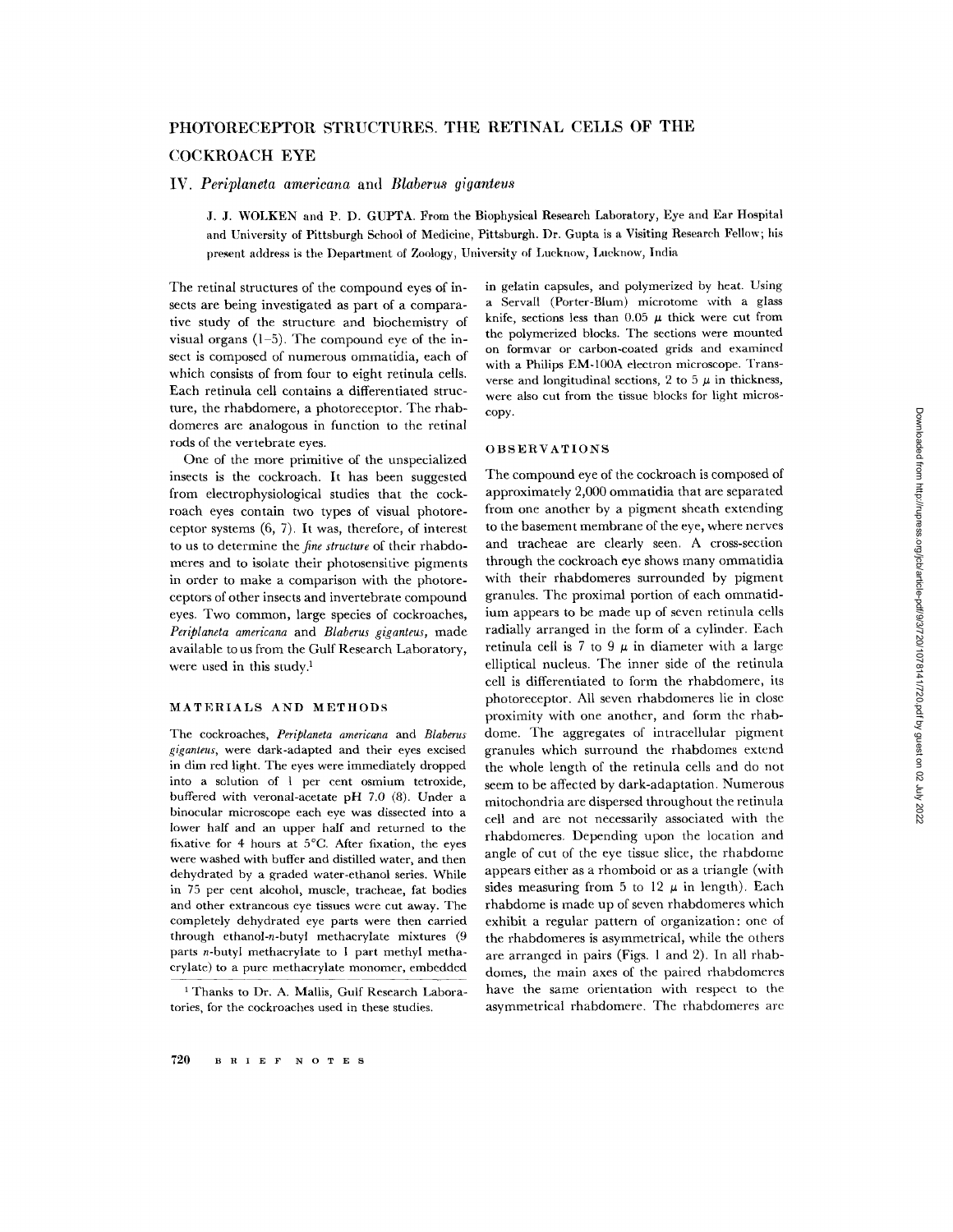tightly packed around the stellate axial cavity, which is quite prominent in the distal region and becomes narrow toward the basal region.

Each rhabdomere averages  $2 \mu$  in diameter and 100  $\mu$  in length. The lateral portions of contiguous rhabdomeres are pressed against each other and, therefore, appear to be narrow. In transverse or slightly oblique sections, a rhabdomere shows either a lamellar or hexagonal pattern, while in oblique longitudinal sections, both patterns are observed (Figs. 1 to 4). In many sections the hexagonal structure predominates over the lamellar structure. The rhabdomeres of the cockroach are of a single geometrical structure of tightly packed tubules with the long axis lying at right angles to the longitudinal axis of the rhabdome. The walls of the tubules are osmiophilic and appear as electron-dense bands in comparison with the less dense interspaces. The lamellar appearance of a rhabdomere, with alternating dense and less dense bands in perfect transverse or vertical longitudinal sections, is due primarily to the arrangement of the tubules and to the differential staining properties of its wall and cavity (Fig. 3.) However, in oblique and horizontal longitudinal sections, the tubules are tightly packed and appear as hexagons (Figs. 4 and 4  $a$ ). Since most of the thin-sections are cut at an oblique angle, the hexagonal pattern predominates, especially at higher magnifications. In the lamellar structure, the electron-dense bands are of the order of 200 A in thickness, while their interspaces vary from 350 A to 400 A wide; each tubule is about 500 A in diameter and its wall is of the order of 50 A in thickness. There are approximately 400 tubules in 1  $\mu^2$  of surface, or about 80,000 such tubules in a single rhabdomere.

Except for minor variations in the relative size and angle of location, the number of retinula cells in the upper and lower halves of a compound eye of *Periplaneta americana* do not differ from one another. *Blaberus giganteus* has a similar arrangement of its seven retinula cells and its rhabdomeres that form the rhabdome. The rhabdomeres are also tightly packed tubules of the order 500 A in diameter.

#### DISCUSSION

The fine structure of the cockroach rhabdomere is similar to that described in a variety of arthropods  $(9-11)$  and molluscs  $(12)$ . No histological differences were found between the upper and lower

halves of the compound eye of the cockroaches which is in agreement with previous studies of Walther (7). We have observed that there are seven retinula cells which form the rhabdome, although eight such visual cells were found in the cockroaches, *Blatta (Stylopyga) orientalis* and *Blatella germanica* ( 13, 14). The eighth cell, as found in some insects, is probably a rudimentary structure located close to the basal membrane (15). It does not extend the entire length of the rhabdome and no rhabdomere is differentiated from it. The pigment granules immediately surrounding the rhabdomeres have previously been observed in histological studies of a variety of cockroach eyes (13). These pigment granules, because of their location, probably prevent light from passing transversely from each rhabdomere to its retinula cell.

Electron microscopy of the arthropod visual cells indicates that there are two arrangements for the rhabdomeres that form the rhabdome. One can be considered a "closed" type in which the greater portion of the mesial border and the entire inner margin of the retinula cells are modified to form wedge-shaped rhabdomeres that are in close proximity with one another around a narrow axial cavity. The second is then an "open" type in which the rhabdomeres project through a necklike portion of their retinula cells, extending into a comparatively large axial cavity. The closed type rhabdome is found in the cockroach and in a number of insects generally described to possess "superposition" eyes, *e.g.,* grasshoppers, locusts, dragonflies, moths and butterflies (9, 10), as well as in the retinas of the cephalopod molluscs, *Octopus* and *Sepia* (12). The open type, on the other hand, is characteristic of dipterous and hymenopterous insects, *e.g., Drosophila,* houseflies, flesh-flies, and honeybees (1, 9, I1, 16), all of which have "apposition" eyes. Some of these insects have been found to orient with respect to the plane of polarization when illuminated with polarized light.

Our observations suggest a possible relationship between these two kinds of arrangements of the rhabdomeres and their visual physiology. The action potentials and electrical response of several arthropod eyes, as investigated by Autrum (17, 18), indicate that there are two physiological types: a "slow" type eye characterized by a negative monophasic potential which is dependent upon the state of dark-adaptation, and a "fast" type eye in which the electroretinogram (ERG) is diphasic,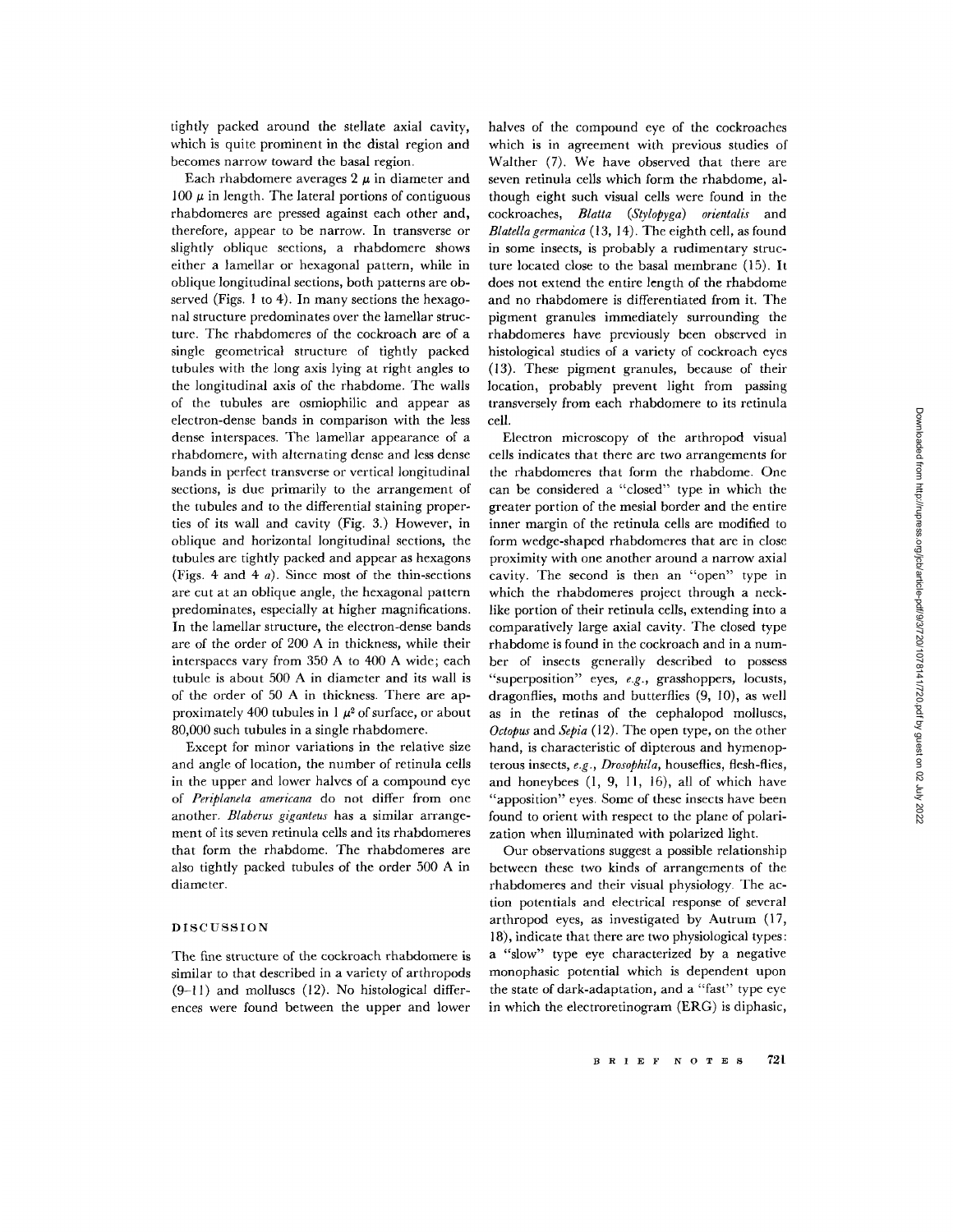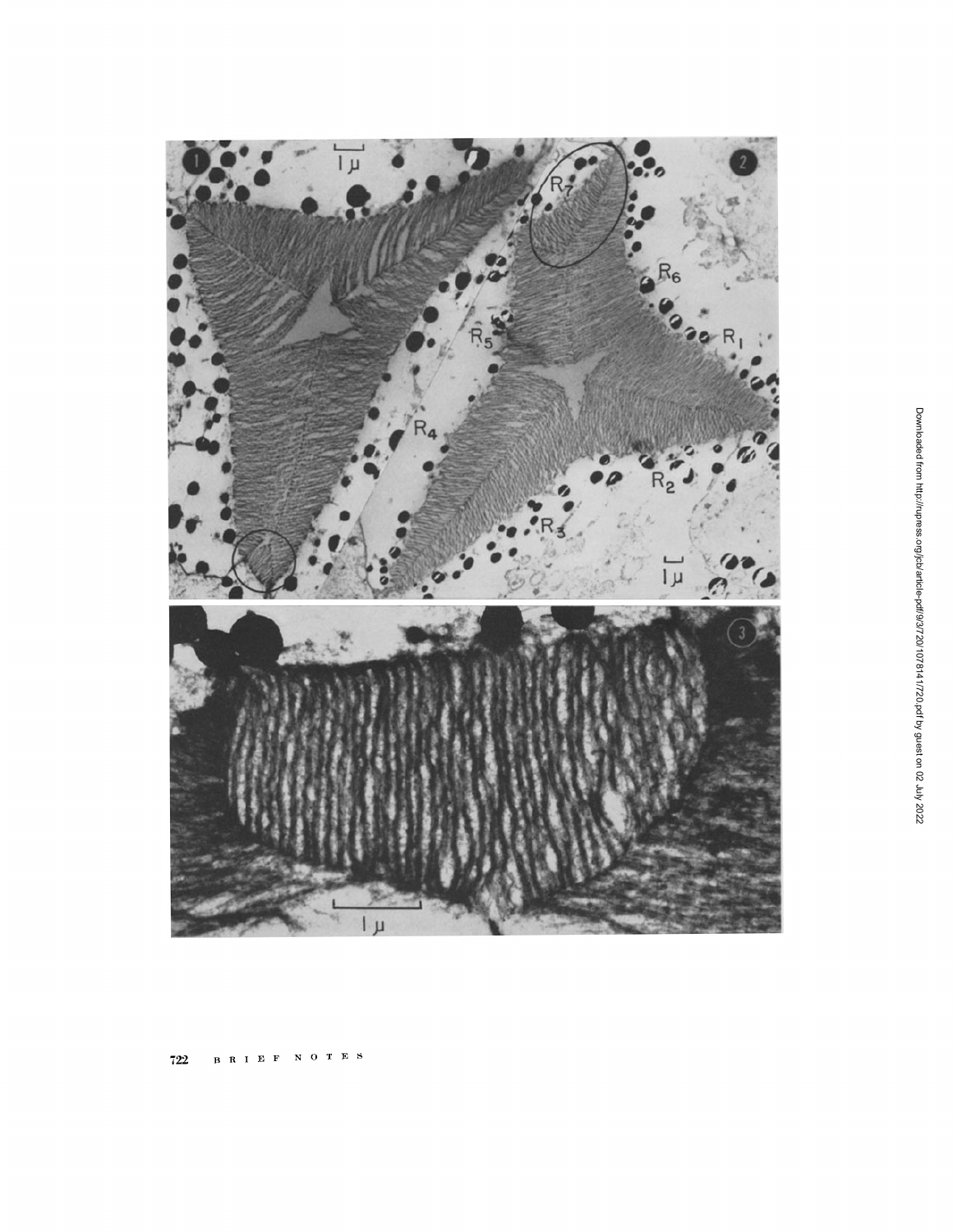

#### FIGURE 4

An oblique section through a rhabdome, showing hexagonal structures of packed tubules in the rhabdomeres.  $\times$  13,000.

FIGURE 4 a

An enlarged area of Fig. 4 of the hexagonal structures ef the rhabdomere tubules.  $\times$  44,400.

the magnitude and the form of the potential being independent of the state of dark-adaptation. It is of interest then that, except for the adult dragonflies, all the arthropods having a "closed" arrangement for their rhabdomes possess a "slow" type electrical response. However, all the dipterous and

hymenopterous insects that have an "open" type arrangement possess the "fast" type electrical response. In the "fast" type eye characteristic of diurnal insects, the rhabdome occupies only a small part of the volume. In the "slow" type eye characteristic of nocturnal insects which have a light-

# FIGURES 1 and 2

# FIGURE **3**

A cross-section of one of the asymmetric rhabdomeres, showing its lamellar structure of packed tubules. X *20,000.* 

Cross-section through two rhabdomes showing the arrangement of the seven rhabdomeres  $(R_1$  to  $R_7$ ) which form each rhabdome. Note the encircled asymmetric rhabdomere and the *fine structure* of the rhabdomeres. Fig. 1,  $\times$  6,500. Fig. 2,  $\times$  4,650.